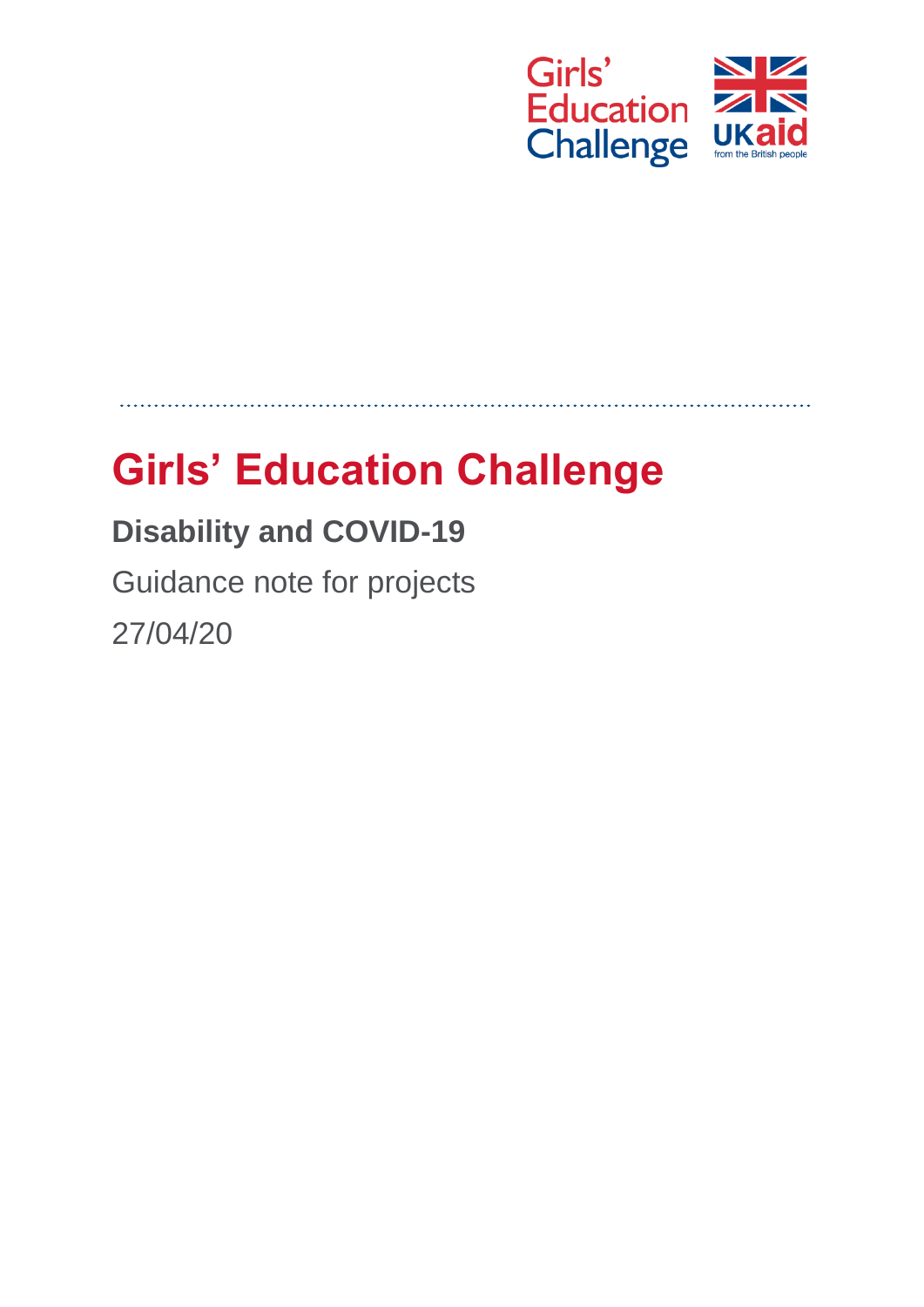### Information and recommendations

#### **Key messages**

- COVID-19 raises the potential for an increase in stigma, discrimination and rights violations against girls with disabilities<sup>1</sup> in the countries in which the GEC operates  $$ remember that existing barriers will still be there
- Girls with disabilities face high safeguarding risks (e.g. gender-based violence (GBV), isolation, lack of information and exploitation)
- 'One size fits all' approaches to learning in this emergency situation are unlikely to reach girls with disabilities – they will need more targeted assistance
- It is really important to maintain connections with families/households to make reentry into education more likely.

#### **General information**

The novel coronavirus (COVID-19) is having a profound impact on education and schooling across the world. As of 13 April 2020, 192 countries have implemented school closure programmes affecting 91.4% of the global student population. 1.57 billion learners are now out of school [\(UNESCO\)](https://en.unesco.org/covid19/educationresponse).

Continuous updates on the health situation are available from the [World Health Or](https://www.who.int/emergencies/diseases/novel-coronavirus-2019)ganization (WHO). Key messaging from the WHO currently advise that:

- Adults and children with disability may be at greater risk of contracting COVID-19 because of:
	- barriers to implementing basic hygiene measures, such as handwashing (e.g. handbasins or sinks may be physically inaccessible, or a person may have physical difficulty rubbing their hands together thoroughly)
	- difficulty in enacting social distancing because of additional support needs
	- the need to touch things to obtain information from the environment or for physical support
	- barriers to accessing public health information.

Anecdotal evidence from the disability movement in the global south suggests that disabled people in general are already significantly concerned about what impact COVID-19 will have on their lives. This is due to the fact that stigma and discrimination are already high in many countries in which the GEC operates, access to healthcare for disabled people is poor, and access to public information can be limited.

Public health campaigns that are not universally accessible and inclusive of the experiences of disabled people will put lives at risk. For example, learning from Humanity & Inclusion's (HI) work in Sierra Leone during the Ebola crisis found that national prevention messages distributed in pamphlets and via radio were not always accessible. Messaging also failed to

<sup>1</sup> For further information regarding girls with disabilities and safeguarding. Please see the FM's guidance note on safeguarding and COVID-19[: https://dfid-gec](https://dfid-gec-api.s3.amazonaws.com/production/assets/34/Safeguarding_and_COVID-19_Partner_Guidance_April_2020.pdf)[api.s3.amazonaws.com/production/assets/34/Safeguarding\\_and\\_COVID-19\\_Partner\\_Guidance\\_April\\_2020.pdf](https://dfid-gec-api.s3.amazonaws.com/production/assets/34/Safeguarding_and_COVID-19_Partner_Guidance_April_2020.pdf)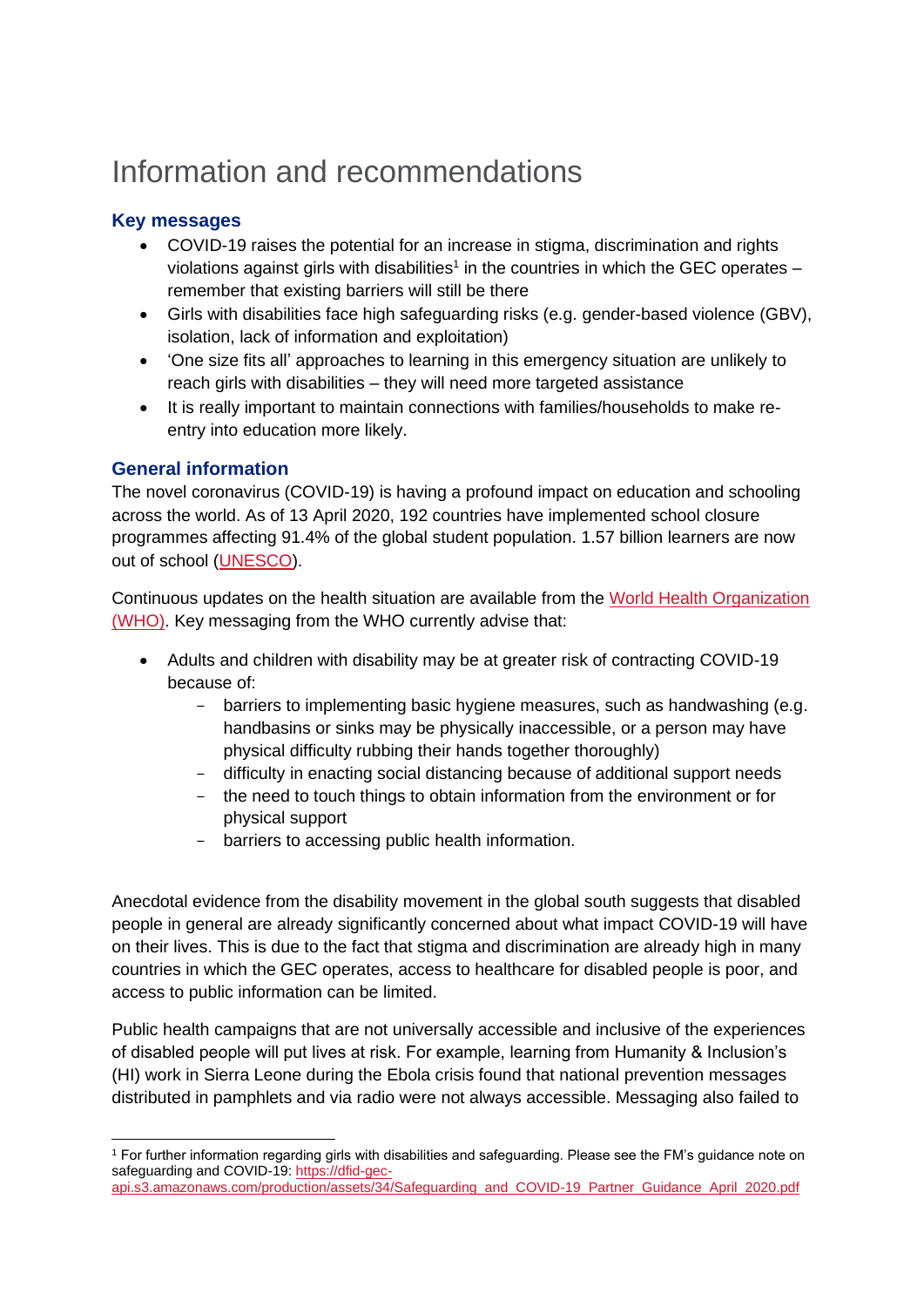address the challenges some people with disabilities face in following government guidelines such as not touching others, if they relied significantly on carers. Anecdotal evidence suggested that members of the blind community died before messaging could be made accessible to them. In response, HI worked with local disabled people's organisations (DPOs) to develop appropriate messages and disseminate these through community-based rehabilitation volunteers (CBRV), including delivering audio and Braille prevention guidelines to people with visual impairments.

It is important to bear these issues in mind when considering how COVID-19 might impact on the health of beneficiaries with disabilities.

#### **What we can say from the evidence currently available**

The key thing to be aware of at this stage is that we are working from a very limited evidence base. Analysis from previous health emergencies involving an education component (such as Ebola or the HIV pandemic) rarely considers the impact on children with disabilities. It is still rare to find disability disaggregated data in humanitarian and development sector reporting. Where projects have been collecting and collating disability disaggregated education data, they will be in a reasonably strong position to be able to better understand the impact of school closures and the move to distance learning on disabled girls. But we need to ensure we are paying attention to girls with disabilities, both in respect to accessing new planned interventions and in how those interventions are being monitored. **It is really important, therefore, that where possible, programmes continue to look for ways to disaggregate information by disability status and to consider the experiences and needs of disabled girls as new plans are implemented.**

Considering that gaps in primary completion rates between children with and without disabilities have been growing in recent years (Male and Wodon, 2017<sup>2</sup>), there is a risk that school closures for COVID-19 may **exacerbate existing inequalities**.

Evidence from Sierra Leone during the Ebola health crisis suggests that additional efforts may be required to support girls with disabilities back into education after school closures end. According to HI, parents of children with disabilities had been reluctant to send them back to school once the state of emergency was lifted, undoing significant progress to overcome negative attitudes to education for children with disabilities. In response, HI launched a very targeted back-to-school campaign including distributing in-kind resources such as notebooks and pencils.

Information from a recent DFID-commissioned paper (Meaney-Davis et al 2020<sup>3</sup>) suggests that beyond the obvious educational disruption created by school closures there may also be a series of associated risks including reduced access to:

- vital food programmes
- personal assistance, assistive technology and medications/treatments
- networks of social and emotional support.

<sup>2</sup> Male, C. and Wodon, Q. (2017). 'Disability gaps in educational attainment and literacy'. *The World Bank.*  Available at: documents.worldbank.org/curated/en/396291511988894028/pdf/121762-replacement- PUBLIC-WorldBank-GapsInEdAttainmentLiteracy-Brief-v6.pdf

<sup>3</sup> Meaney-Davis, J., Lee, H. and N. Corby. (2020) *The impacts of COVID-19 on people with disabilities* (No. 35). London, UK: Disability Inclusion Helpdesk.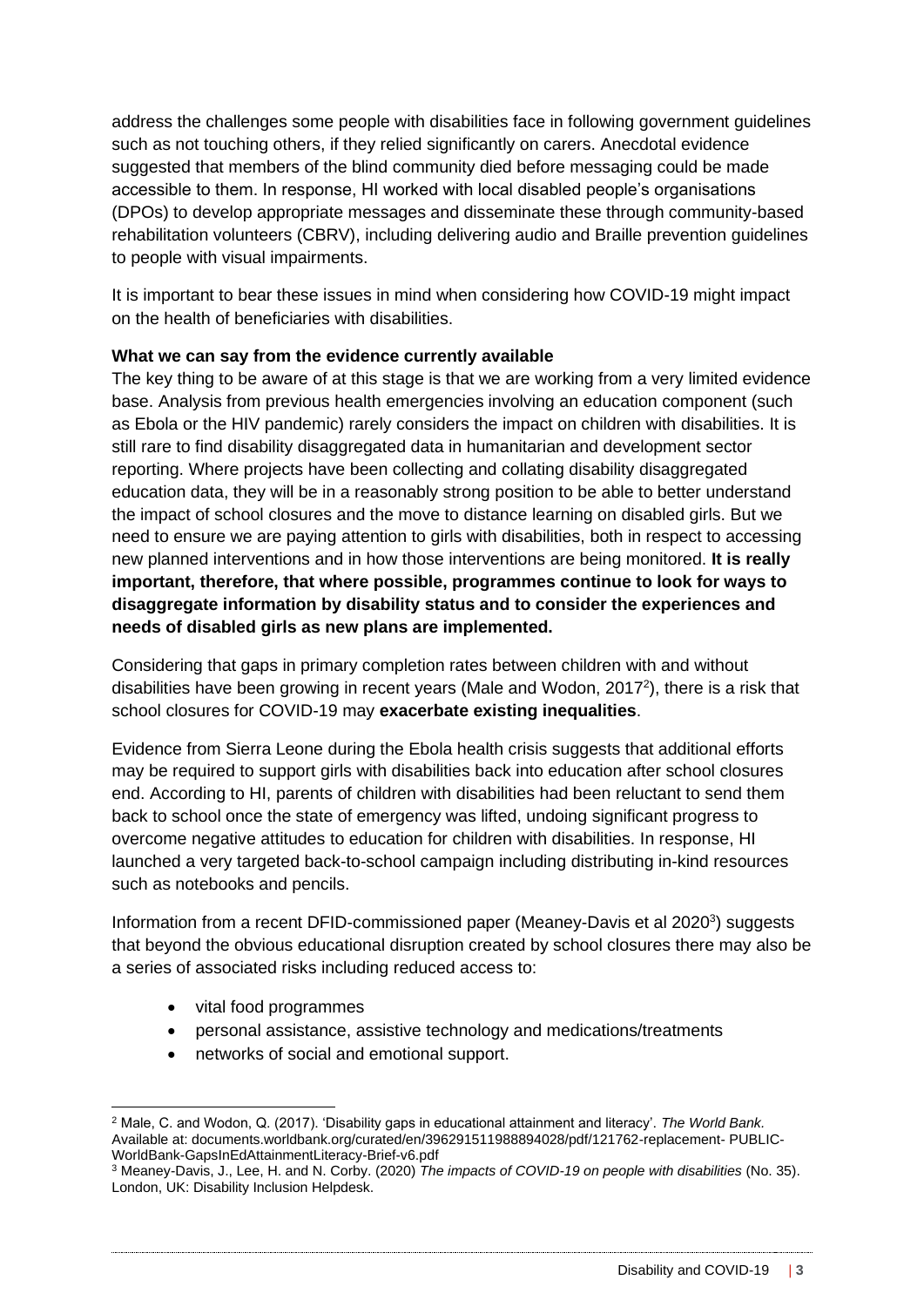There is some concern that girls with disabilities might be at greater risk from **child protection issues** without the safety net of school-based programmes (Humanity & Inclusion, 2020<sup>4</sup>). The BOND Disability and Development Group noted in a recent briefing paper that girls may be especially vulnerable to an increased risk of stigma, discrimination, neglect, violence and abuse. There is also the potential for sharp increases in human rights violations to affect people with disabilities across the world, for example, in Kenya, the media has reported that people with albinism are experiencing increased discrimination and abuse during the pandemic with peoplefalsely associating people with albinism with COVID-19 (Chacha, 2020<sup>5</sup>).

Generalised responses to learning will likely exclude many disabled girls for a variety of reasons (not all linked to impairments). Lessons via radio broadcast for example will not be accessible to deaf girls and may also be problematic for those with cognitive, visual and behavioural difficulties who are not supervised or supported. Written resource packs may also be difficult to access for these girls.

#### **Recommendations**

Based on a series of recommendations from BOND DDG, UNICEF and HI, we would recommend the following:

- **Plan for inclusion.** Ensure that any rapid assessments explicitly consider the different needs of, and the situation for, girls with disabilities. If girls with disabilities are already included in your programmes you should ensure your responses can accommodate their needs. If they are not included, consider what steps you might need to take to change this and how you might ensure that your programmes are inclusive during this time.
	- It is important to ensure that disabled girls stay connected to the project and can resume structured learning once it is safe to do so. Keeping their families/households engaged is going to be really important and can be done through positive messaging. Now more than ever, disabled girls need to be valued.
- **Ensure the participation of people with disabilities.** Consult with people with disabilities and their representative organisations in the countries and communities where you work to ensure your response is responsive to, and inclusive of, their experiences. Ensure that views are representative of a diversity of people with disabilities. Ask how you can best safeguard and work with them during this time. Where this is not possible given the current situation, consider partnering with organisations who already have links and provide the right information and insights.
	- At the very least, projects can get involved in ensuring public information / messaging around COVID-19 is accessible to young people with disabilities. Assist local disability actors involved in awareness raising to ensure their messages are reaching GEC beneficiary households.

<sup>4</sup> Humanity & Inclusion - Inclusive Education sector guiding note on COVID-19 (March 2020) <sup>5</sup> Chacha, J. (2020). 'Skin deep discrimination over COVID-19' *YouTube,* 22 March 2020. https://www.youtube.com/watch?v=b-SFw2yxF1k&feature=youtu.be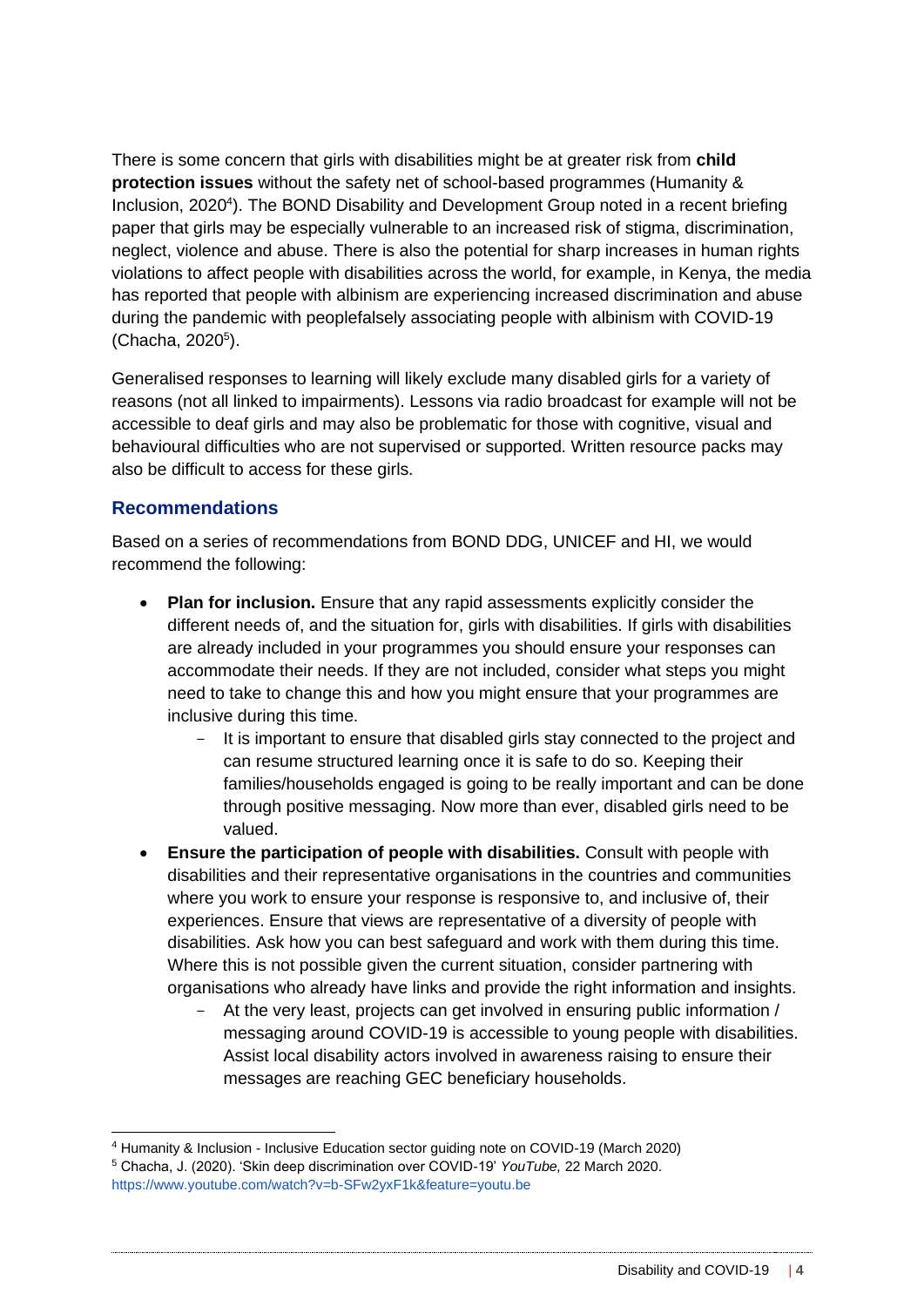- **Build in accessibility from the outset**. Ensure any resources you create are accessible to girls with a broad range of impairments and accessibility needs. For example, consider producing materials in formats such as Easy Read, Braille and large print, and make sure any videos have captions or sign interpretation. If you are using resources developed by others, consider whether you can adapt them to be more accessible.
- **Monitor and collect data**. Build a disability inclusion perspective into any monitoring, research or data collection that you are doing from the very beginning. Ensure that data is disaggregated by disability, using Washington Group questions (the short set would be sufficient at this time). All projects can play a key role in making sure future responses are more inclusive and increase understanding of the impact of crises such as this on girls with disabilities.

#### **Useful resources**

For projects in Kenya and Rwanda – [eKitabu](https://www.ekitabu.com/index.php/2019/07/30/kenyan-publishers-awarded-for-developing-born-accessible-content-in-kenyas-content-development-challenge/) has been busy producing accessible digital books for early grade readers. These are available with Kenya sign language (KSL) and Rwanda sign language (RSL). In Kenya, they have launched a series of 30-minute TV broadcasts aimed at early grade readers for those using KSL. They are happy to be [contacted](https://www.ekitabu.com/index.php/contact-us/) for more information.

UNESCO have established a [COVID-19 Educational Disruption and Response](https://en.unesco.org/covid19/educationresponse) group which is collecting and collating useful information on response plans as well as documenting the impact. They have a good collection of information linked to [distance learning solutions.](https://en.unesco.org/covid19/educationresponse/solutions) However, so far there is nothing here specifically linked to inclusive education or education for children with disabilities.

The [Inter-Agency network for Education in Emergencies](https://inee.org/collections/coronavirus-covid-19) (INEE) is also collecting and posting useful information around education responses in general with some useful resources. It does have a small section related to [inclusion](https://inee.org/collections/coronavirus-covid-19/inclusion) which carries some general guidance provided by agencies and networks such as HI, UNICEF and the International Disability Alliance. Much of this is focused on advocacy, ensuring plans are inclusive of the educational needs of disabled children and young people.

**Source** is a useful website to go to for any information and resources linked to disability inclusive development. They now have a specific area dedicated to [COVID-19 information.](https://asksource.info/covid-resources/search)

For a disability perspective on COVID-19 visit the website of the [International Disability](http://www.internationaldisabilityalliance.org/content/covid-19-and-disability-movement)  [Alliance](http://www.internationaldisabilityalliance.org/content/covid-19-and-disability-movement) which is also posting useful disability-focused information.

*The GEC disability advisors, Nick Corby and Lorraine Wapling are working to collate as much information as possible on the impacts of COVID-19 on disabled populations and any emerging examples of where good practice has been implemented. We are happy to receive any examples that you think might be useful to share.*

*\_\_\_\_\_\_\_\_\_\_\_\_\_\_\_\_\_\_\_\_\_\_\_\_\_\_\_\_\_\_\_\_\_\_\_\_\_\_\_\_\_\_\_\_\_\_\_\_\_\_\_\_\_\_\_\_\_\_\_\_\_\_\_\_\_\_\_\_\_\_\_\_\_\_\_\_\_\_\_\_\_\_\_\_\_\_\_\_\_\_\_\_\_\_\_\_\_\_\_\_\_\_\_\_\_\_\_\_\_\_\_\_\_\_\_\_\_\_\_\_\_\_\_\_\_\_\_\_\_\_\_\_\_*

*Nick Corby [nick@equalinternational.org](mailto:nick@equalinternational.org) and Lorraine Wapling [consultant@wapling.me.uk](mailto:consultant@wapling.me.uk)*